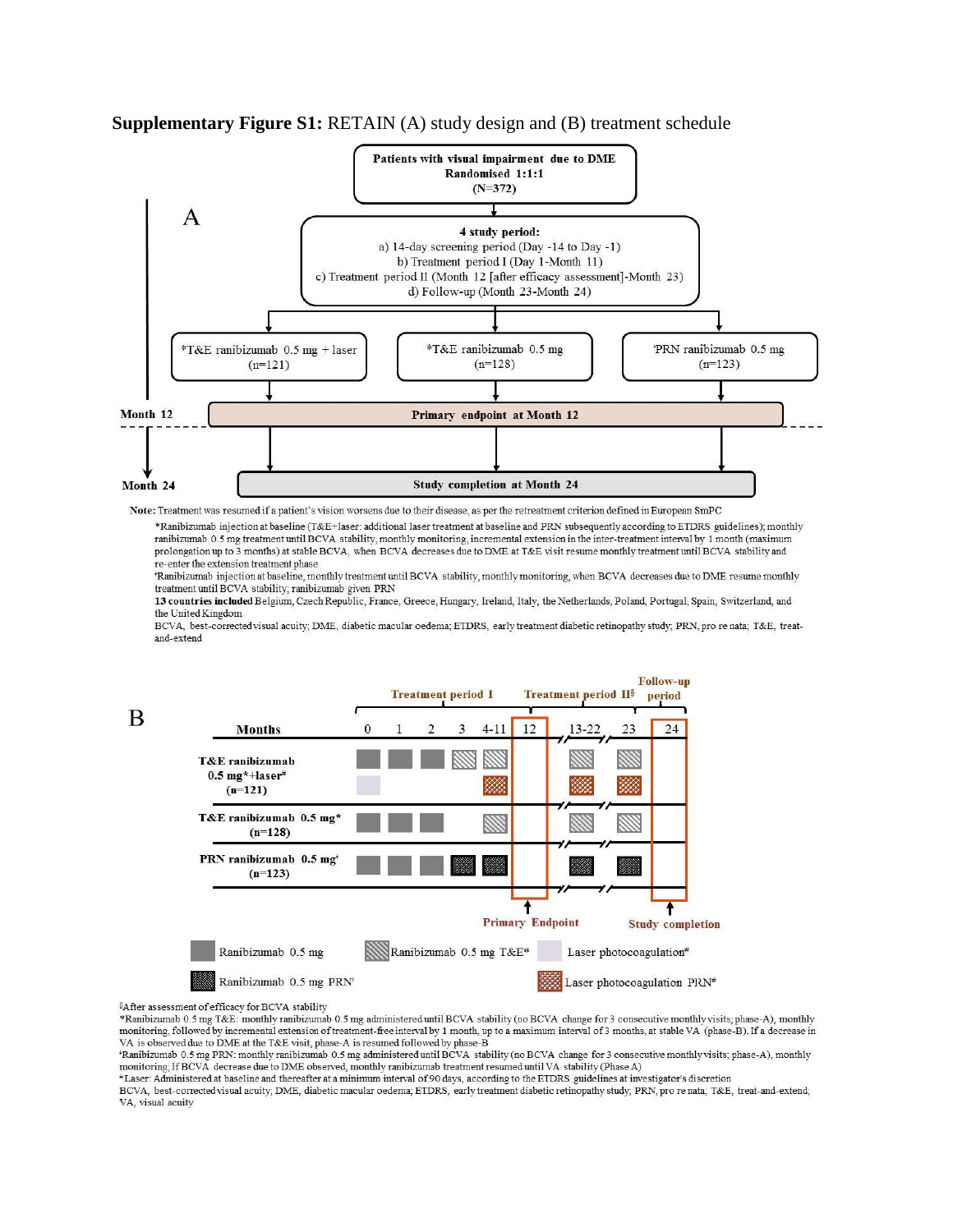## **Supplementary Figure S2:** Patient disposition flowchart



AE, adverse event; DME, diabetic macular oedema; PRN, pro re nata; T&E, treat-and-extend

## **Analyses patient sets**

| <b>Analysis sets</b> | <b>T&amp;E</b> ranibizumab<br>$0.5$ mg+laser<br>$\mathbf{n}(\%)$ | <b>T&amp;E</b> ranibizumab<br>$0.5 \text{ mg}$<br>$n\left(\frac{0}{0}\right)$ | <b>PRN</b><br>ranibizumab<br>$0.5 \text{ mg}$<br>$n\left(\frac{0}{0}\right)$ | <b>Total</b><br>$n\left(\frac{0}{0}\right)$ |
|----------------------|------------------------------------------------------------------|-------------------------------------------------------------------------------|------------------------------------------------------------------------------|---------------------------------------------|
| Randomised set       | 121 (100)                                                        | 128 (100)                                                                     | 123(100)                                                                     | 372 (100)                                   |
| Full analysis set    | 117 (96.7)                                                       | 125(97.7)                                                                     | 117(95.1)                                                                    | 359 (96.5)                                  |
| Safety set           | 126                                                              | 126                                                                           | 118                                                                          | 370                                         |

Percentages are based on the total number of patients in the randomised set in the specific treatment group.

Safety set is based on actual treatment group; other populations are based on the randomised treatment group.

Number of patients in the safety set was lower than in the randomised set due to two patients who did not receive any study medication. Both patients were randomised but discontinued before any study drug was administered. There were four patients randomised to the PRN group and three patients randomised to T&E group who received laser treatment and were analysed in the safety set as part of the T&E+laser group. Also, two patients randomised to the T&E+laser group did not receive laser treatment and therefore were analysed in the safety set as part of the T&E group.

The randomised set comprised all randomised patients, i.e. those given a randomisation number.

The full analysis set consisted of all randomised patients who received at least one application of study treatment (ranibizumab or laser), and had at least one postbaseline efficacy assessment in the study eye.

The safety set consisted of all patients who received at least one administration of study treatment in the study eye and had at least one postbaseline safety assessment.

PRN, pro re nata; T&E, treat-and-extend

**Note:** The analyses presented in RETAIN were all performed with the FAS at Month 24. The two FAS analysed for Month 12 at the two time points (Months 12 and 24) were different due to the need to exclude 10 patients from the Month 24 analysis at a single site due to Good Clinical Practice deviations. The impact of this difference on the efficacy outcomes was negligible across groups (BCVA difference 0.03–0.1 letters, CSFT ~2%; range: 0.33–2.32). The safety data from these 10 patients were included in the analysis. The inclusion of patients in the safety set was determined by the actual treatment received, rather than the treatment group the patient was randomised to.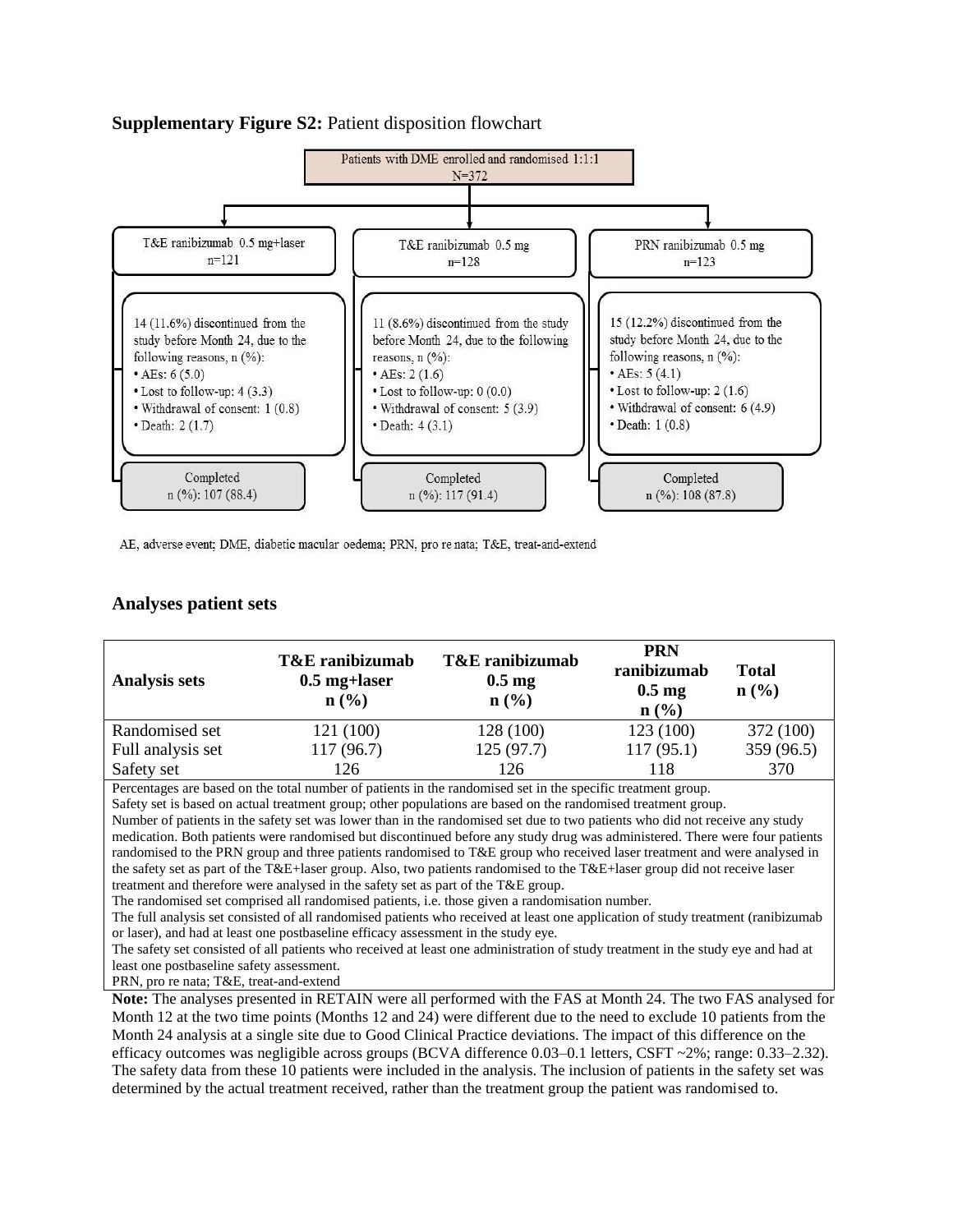**Supplementary Figure S3:** The mean average change in best-corrected visual acuity (BCVA) from baseline to Month 1 through Months 12 (primary endpoint) and 24 (FAS–MV/LOCF)